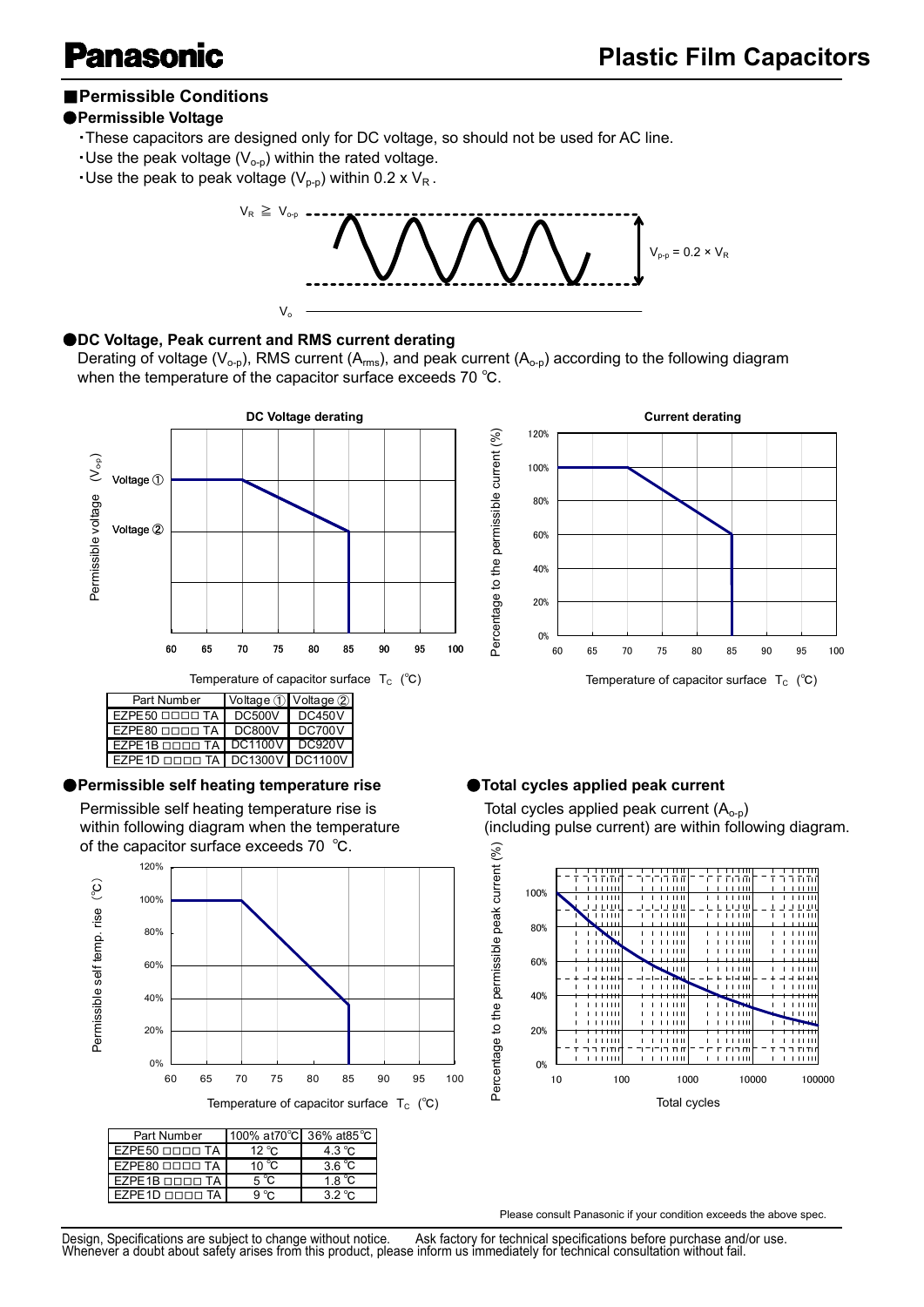# ■**Characteristics** <**Reference**>

**●Type EZPE Rated voltage : 500 VDC at 70** ℃ **( 450VDC at 85** ℃ **)** 

## ●**Temperature Characteristics**













\* Life time : Reach ⊿C/C = - 10 % , Judgement of Panasonic \* 105℃ : Not guarantee voltage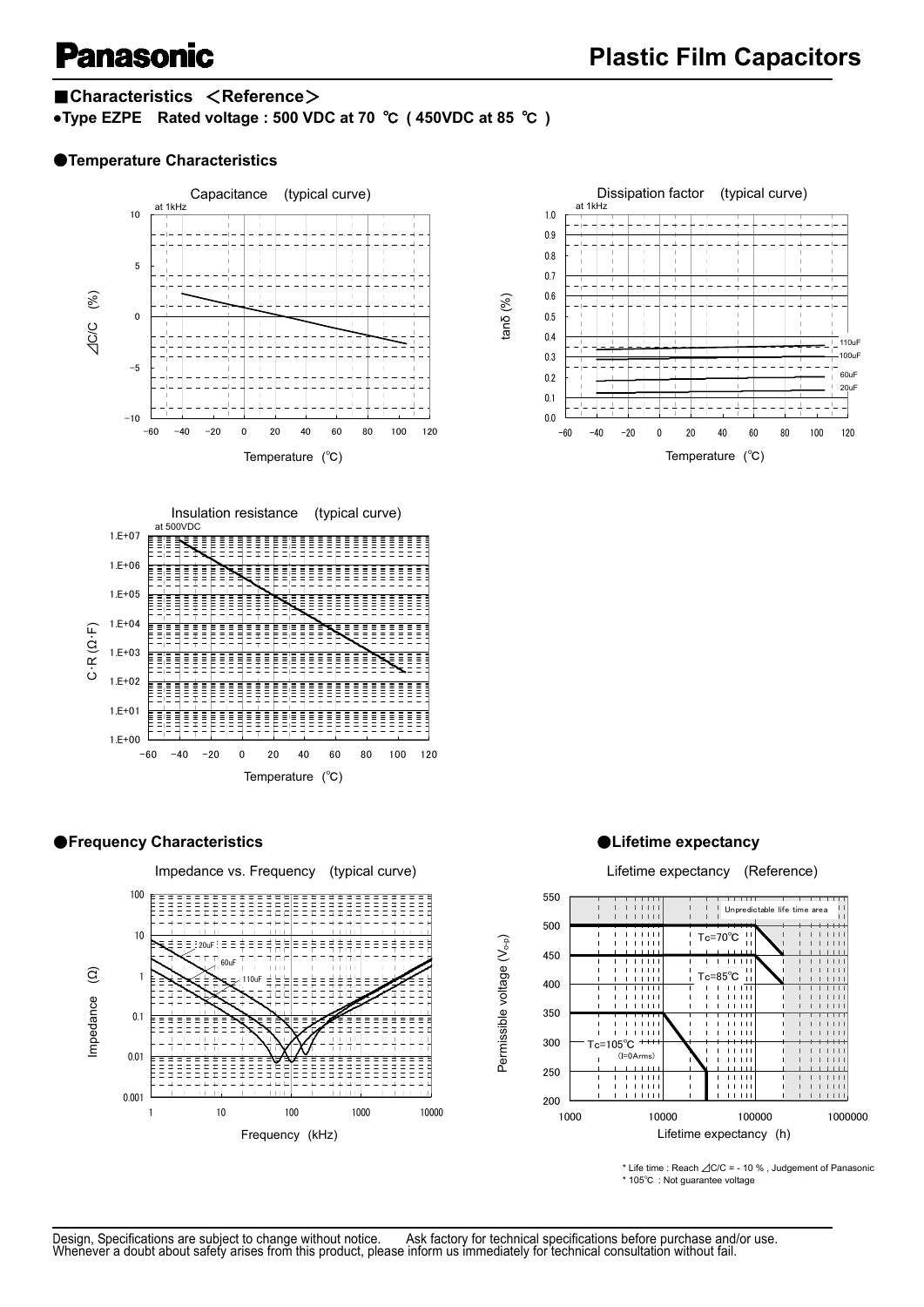### ■**Characteristics** <**Reference**>

**●Type EZPE Rated voltage : 800 VDC at 70** ℃ **( 700VDC at 85** ℃ **)** 

#### ●**Temperature Characteristics**













\* Life time : Reach ⊿C/C = - 10 % , Judgement of Panasonic \* 105℃ : Not guarantee voltage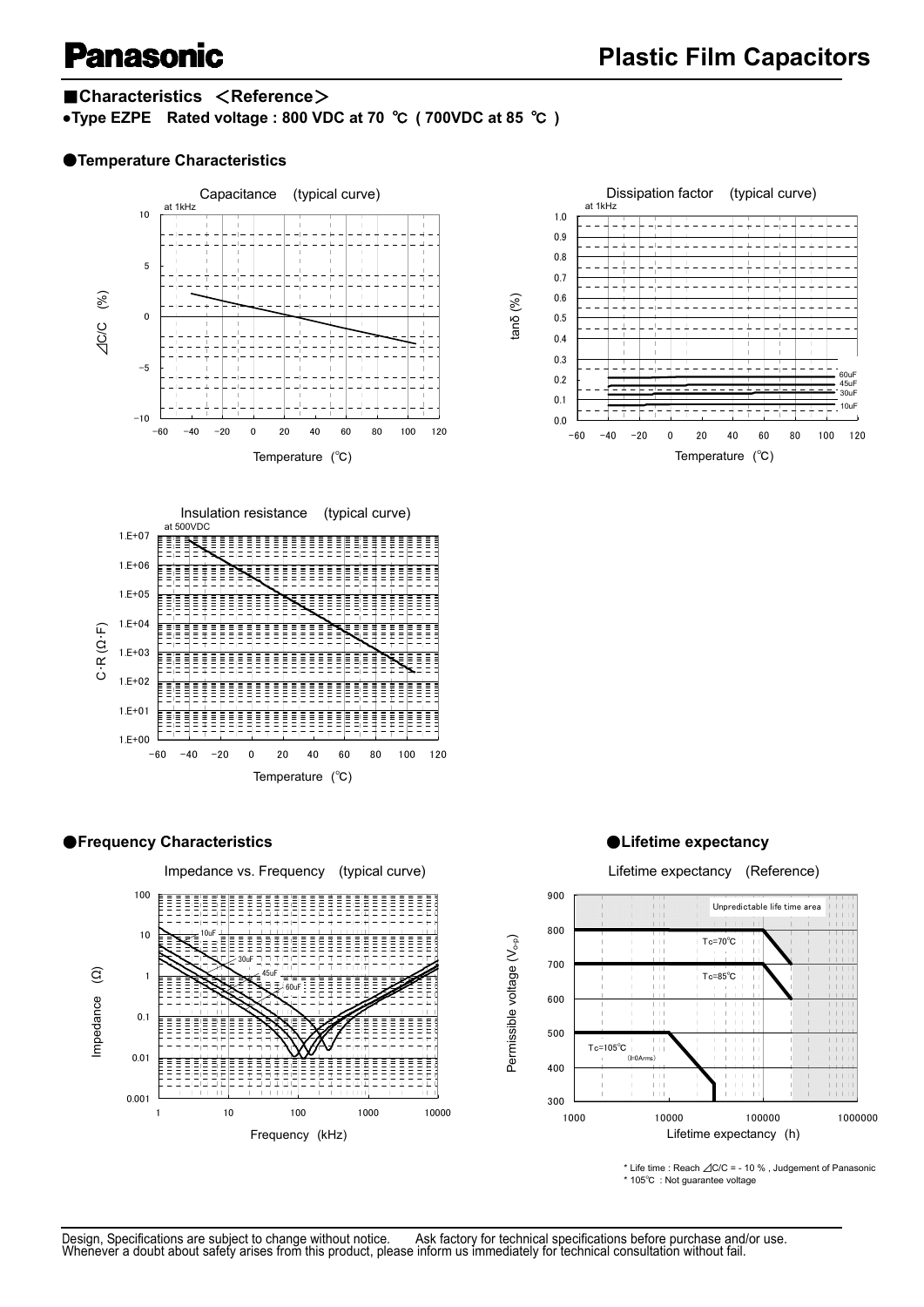# ■**Characteristics** <**Reference**>

**●Type EZPE Rated voltage : 1100 VDC at 70** ℃ **( 920VDC at 85** ℃ **)** 

### ●**Temperature Characteristics**









\* Life time : Reach ⊿C/C = - 10 % , Judgement of Panasonic \* 105℃ : Not guarantee voltage



#### ●**Frequency Characteristics** ●**Lifetime expectancy**